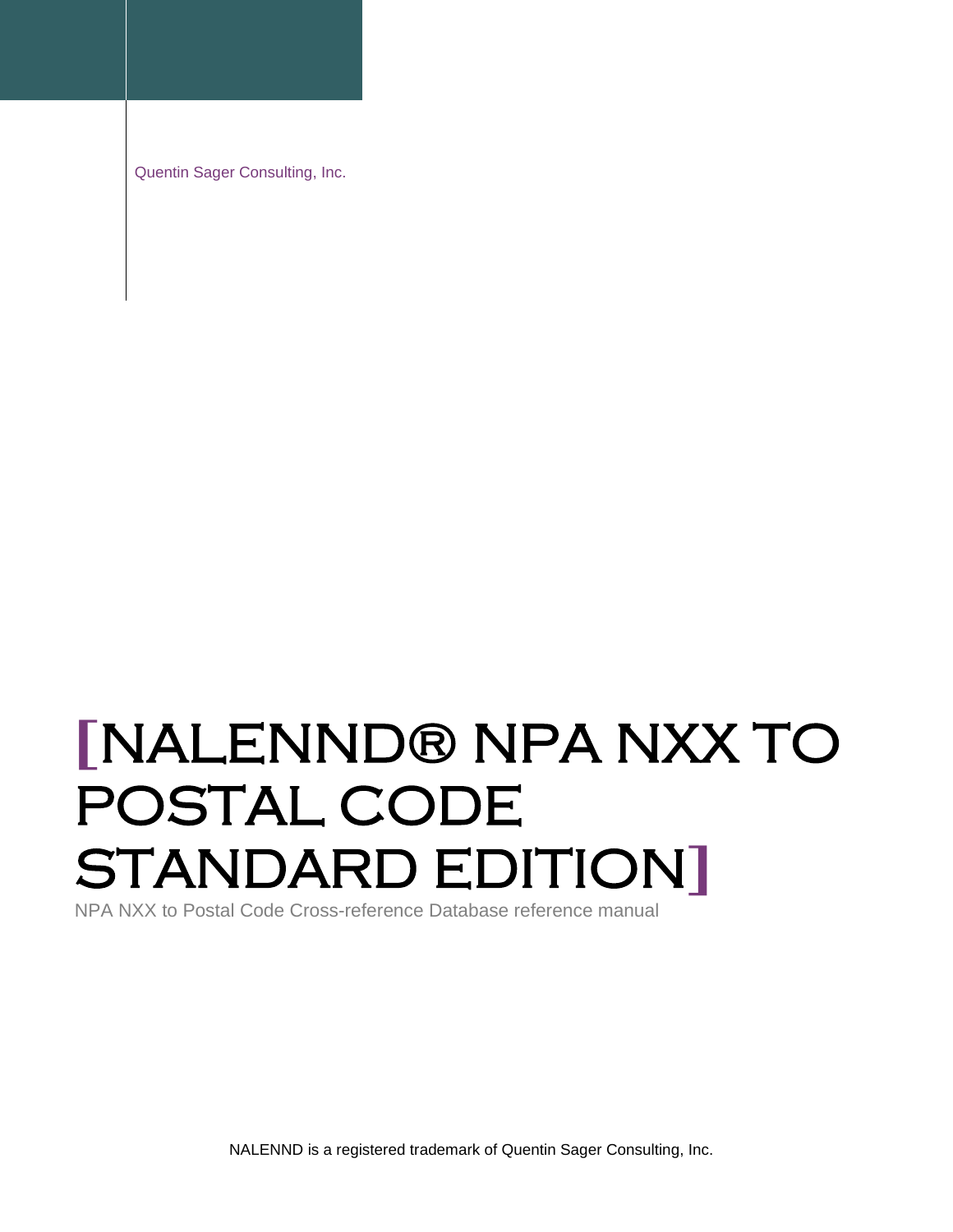This document contains the data set and file specifications for the NALENND® NPA NXX to Postal Code Standard Edition database. These specifications are subject to change without notice. The data it describes is furnished under a license agreement and may be used or copied only in accordance with the terms of the license agreement.

NALENND® NPA NXX to ZIP Code Edition Reference Manual Revised: October 14, 2020

#### Published by: **Quentin Sager Consulting, Inc. 1589 South Wallace Point Crystal River, FL 34429**

Copyright © 2020 Quentin Sager Consulting, Inc. All rights reserved.

No part of this publication may be reproduced in any form, in an electronic retrieval system or otherwise, without the prior written permission of Quentin Sager Consulting, Inc.

#### **Disclaimer and Limitation of Liability**

The information provided in this document is directed solely to users who have the appropriate degree of experience to understand and interpret its contents in accordance with generally accepted engineering, industry, or other professional standards and applicable regulations.

NO REPRESENTATION OR WARRANTY IS MADE THAT THE INFORMATION IS TECHNICALLY ACCURATE OR SUFFICIENT OR CONFORMS TO ANY STATUTE, GOVERNMENTAL RULE OR REGULATION, AND FURTHER NO REPRESENTATION OR WARRANTY IS MADE OF MERCHANTABILITY OR FITNESS FOR ANY PARTICULAR PURPOSE OR AGAINST INFRINGEMENT OF INTELLECTUAL PROPERTY RIGHTS. QUENTIN SAGER CONSULTING SHALL NOT BE LIABLE, BEYOND THE AMOUNT OF ANY SUM RECEIVED IN PAYMENT BY QUENTIN SAGER CONSULTING FOR THIS DOCUMENT, WITH RESPECT TO ANY CLAIM, AND IN NO EVENT SHALL QUENTIN SAGER CONSULTING BE LIABLE FOR LOST PROFITS OR OTHER INCIDENTAL OR CONSEQUENTIAL DAMAGES. QUENTIN SAGER CONSULTING EXPRESSLY ADVISES THAT ANY AND ALL USE OF OR RELIANCE UPON THE INFORMATION PROVIDED IN THIS DOCUMENT IS AT THE RISK OF THE USER.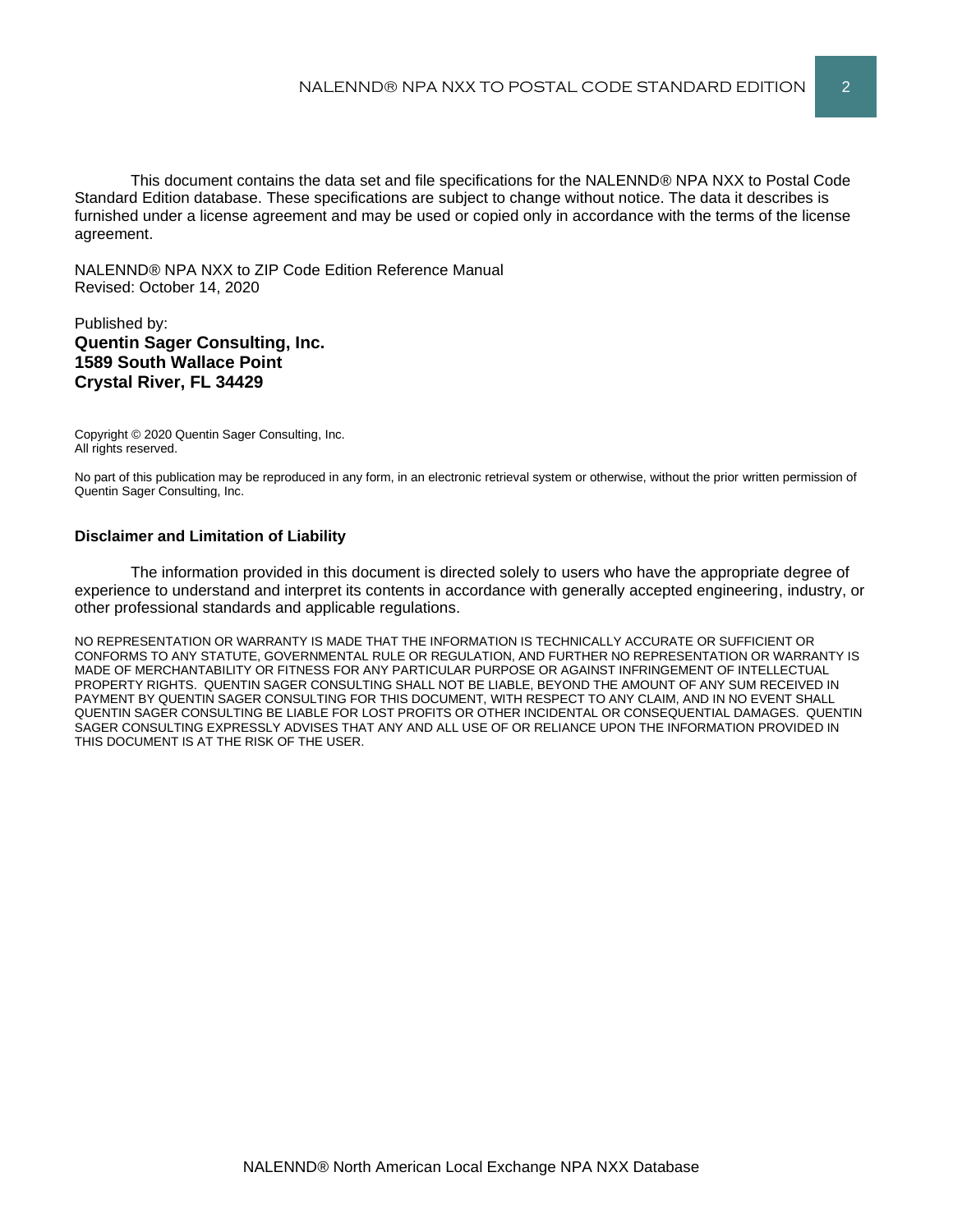# File Names and Descriptions

Each file in the NALENND® database is a flat, ASCII text, comma-separated-value (CSV) data file. Each file has a single header row followed by one or more data rows. Each row within the file terminates with an ASCII carriage return/line feed (CR/LF) character combination. Elements or columns within a row are separated with a single ASCII comma character. Data elements or column values are encapsulated with opening and closing "Double Quotes" when the data value contains an embedded ASCII comma character.

| <b>File</b>       | Primary data contents                                                                         |
|-------------------|-----------------------------------------------------------------------------------------------|
| npanxx2postal.csv | Active NPA NXX (central office codes) to Canadian Postal Code cross-reference data<br>master. |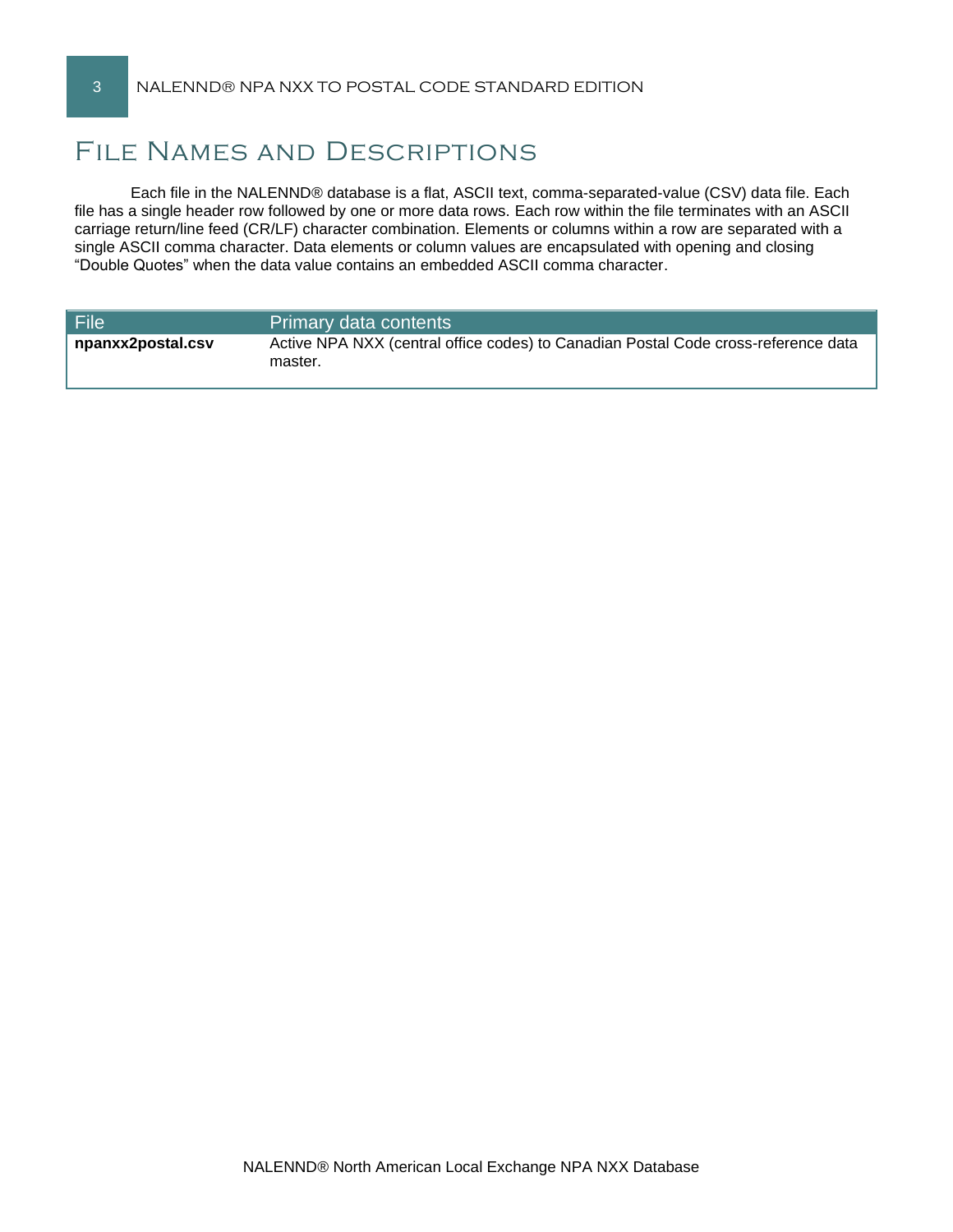# Record Layouts and Field Descriptions

## **FILE: npanxx2postal.csv**

The NPA NXX to Postal Code file contains a listing of all NPA NXX combinations found in use in a particular Postal Code. To build a unique single index key you must join all three key fields (NPA, NXX, and ZIP) to create a unique value. Each individual field may be indexed however you must create the index to allow duplicates of the individual field.

| <b>Field</b> | <b>Description</b>                                                                                                                                                                                                                                                                                                                                                                                               |
|--------------|------------------------------------------------------------------------------------------------------------------------------------------------------------------------------------------------------------------------------------------------------------------------------------------------------------------------------------------------------------------------------------------------------------------|
| <b>NPA</b>   | Numbering Plan Area (NPA) Code. An NPA, also known as a telephone area code, is<br>the first three digits of a 10-digit North American Numbering Plan (NANP) telephone<br>number in the form NXX-NXX-XXXX, where N represents any one of the numbers 2<br>through 9 and X represents any one of the numbers 0 through 9. Valid numeric range<br>for NPA codes is 200 through 999.                                |
| <b>NXX</b>   | Central Office Code (COC). The COC, commonly called the telephone exchange or<br>prefix, is the second three digits (NXX) of a 10-digit NANP telephone number in the form<br>NXX-NXX-XXXX, where N represents any one of the numbers 2 through 9and X<br>represents any one of the numbers 0 through 9. Valid numeric range for NXX codes is<br>200 through 999.                                                 |
| <b>ZIP</b>   | 7-character alpha numeric Canadian Postal Code. Format is A1A 1A1, where A is a<br>letter and 1 is a digit, with a space separating the third and fourth characters.<br>For those exchanges and/or services that are not geographically associated with a<br>postal code area (e.g. 211, 411, 811, 911 etc.) or when a postal code cannot be<br>determined, this field will be populated with the value Q0Q 0Q0. |
| <b>STATE</b> | 2-character internationally approved alpha code for the province or territory of the city<br>and Rate Center location.                                                                                                                                                                                                                                                                                           |
| <b>CITY</b>  | Name of the city or locale identified by the current postal code.                                                                                                                                                                                                                                                                                                                                                |
| <b>RC</b>    | 10-character industry standard abbreviated name of the Rate Center (or service) where<br>the NPA NXX is assigned.                                                                                                                                                                                                                                                                                                |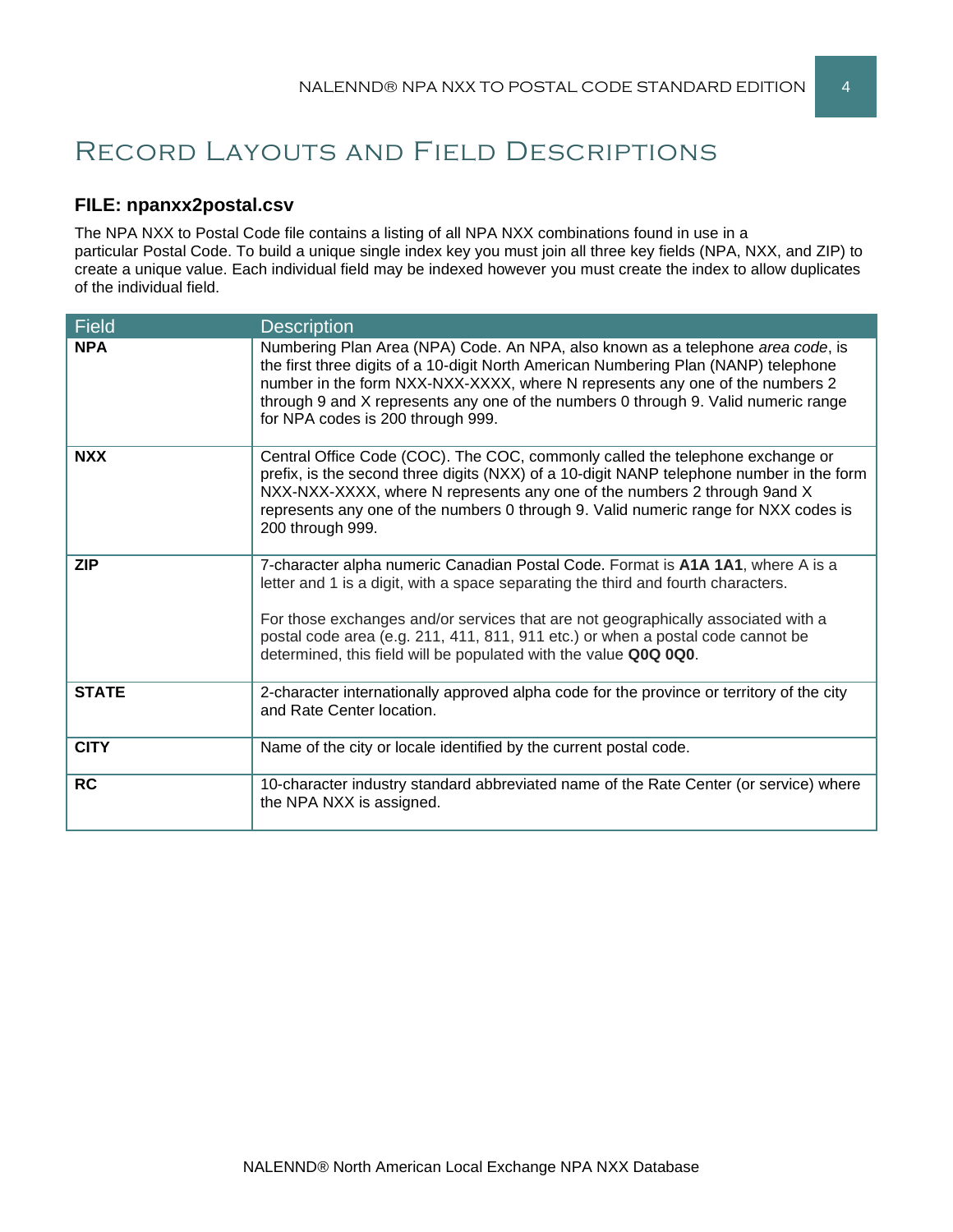# **GLOSSARY**

#### **Basic Trading Area (BTA)**

*United States Basic Trading Areas* are based on the Rand McNally 1992 Commercial Atlas & Marketing Guide, 123rd Edition, at pages 38-39, with the following additions: American Samoa (492), Guam (490), Northern Mariana Islands (493), San Juan, Puerto Rico (488), Mayagüez/Aguadilla-Ponce, Puerto Rico (489), and the United States Virgin Islands (491).

#### **Central Office**

Also referred to as a *Wire Center* or *End Office*, a *Central Office* is the building where end user lines are joined to switching equipment that connects other end users to each other, both locally and via long distance carriers. The central office contains the associated inside plant network elements required to perform this function, such as distribution frames, interoffice facility termination points, and so on.

#### **Local Access and Transport Area (LATA)**

A *Local Access and Transport Area* defines the area within which those local Service Providers directly addressed by the 1984 Modified Final Judgment (MFJ) (i.e. AT&T Divestiture) are permitted to carry traffic. Cross-LATA traffic, except in isolated wavered cases, is handled by interexchange carriers. Although LATA restrictions do not apply to companies not addressed by the MFJ, due to the various interconnection needs among carriers, the influence of LATA restrictions impacts all carriers to a degree.

#### **Major Trading Area (MTA)**

*United States Major Trading Areas* are based on the Rand McNally 1992 Commercial Atlas & Marketing Guide, 123rd Edition, at pages 38-39 and are used by the U.S. Federal government for determining service areas for some wireless Service Providers.

#### **North American Numbering Plan (NANP)**

The *NANP* is the basic numbering scheme for the telecommunications networks in the following 19 countries in ITU Country Code 1: Anguilla, Antigua & Barbuda, Bahamas, Barbados, Bermuda, British Virgin Islands, Canada, Cayman Islands, Dominica, Dominican Republic, Grenada, Jamaica, Montserrat, St. Kitts & Nevis, St. Lucia, St. Vincent & the Grenadines, Trinidad & Tobago, Turks & Caicos Islands, and the United States of America (including Puerto Rico, the U.S. Virgin Islands, Guam, the Commonwealth of the Northern Mariana Islands, and American Samoa).

#### **National Exchange Carrier Association (NECA)**

Formed in 1983 by the Federal Communications Commission (FCC), NECA is a not-for-profit corporation whose members are local telephone companies. NECA provides Company Codes, used to identify telecommunications carriers and service providers; and helps administer the FCC access charge plan and other federal and state telecommunications programs.

#### **Numbering Plan Area (NPA)**

*Numbering Plan Area*, also called *Area Code*. An NPA is the 3-digit code that occupies the A, B, and C positions in the 10-digit NANP format that applies throughout the NANP serving area. NPAs are of the form NXX, where N represents the digits 2-9 and X represents any digit 0-9. In the NANP, NPAs are classified as either geographic or non-geographic.

#### **Rate Center**

A *Rate Center* is technically the approximate midpoint of a geographical area called a *Rate Exchange Area*, although the term Rate Center has also been used synonymously with the geographic area itself. The Rate Center point is used as basis to determine mileage between Rate Centers. Rate Exchange Area and Rate Center information, as well as other aspects (e.g. V&H) are addressed and defined in local exchange tariffs filed with each state commission by Service Providers operating in each state.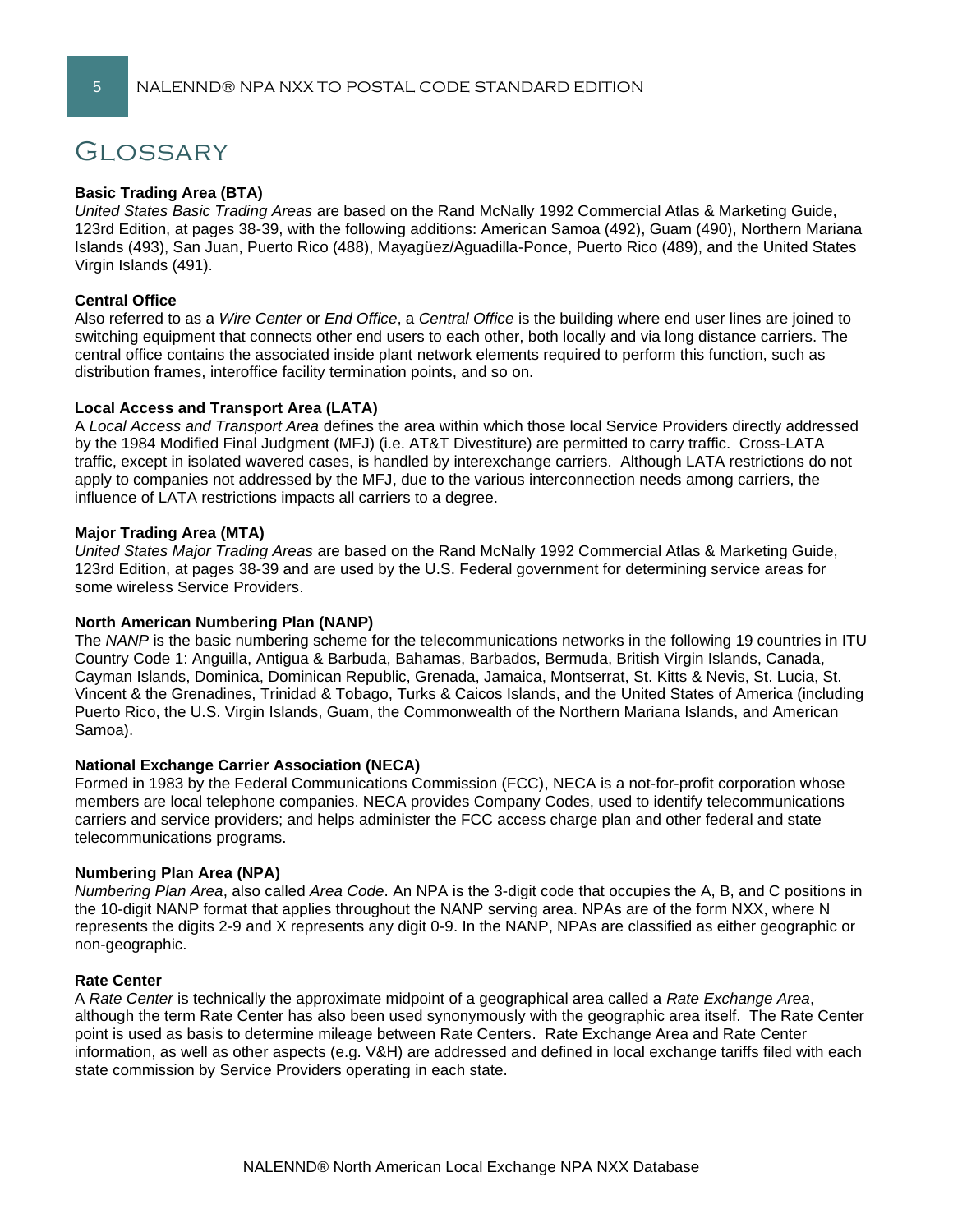#### **Thousands Block Number Pooling**

*Thousands-block number pooling* is a process by which the 10,000 numbers in a central office code (NXX) are separated into ten sequential blocks of 1,000 numbers each (thousands-blocks), and allocated separately within a Rate Center. Number Pooling has been established in accordance with the FCC Report and Order No. 00-104 and the INC Thousands Block Pooling Administration Guidelines (INC 99-0127-023).

#### **Wire Center**

*Wire Center* is often used interchangeably with the terms *Central Office* and *switch*. Technically, the wire center is the location where the local exchange carrier terminates subscriber local loops, along with the testing facilities necessary to maintain them. A wire center can be a building or space within a building that serves as an aggregation point on a local exchange carrier's network, where transmission facilities and circuits are connected or switched. "Wire Center" can also denote a building in which one or more central office, used for the provision of exchange services and access services, is located.

#### **V&H Coordinates**

Vertical and Horizontal (V&H) coordinates have been used in telephony since the late 1950's as a means to determine "airline" distance between two points using a simple "distance" formula. The projection algorithm uses latitude and longitude as well as various other factors in deriving the coordinate values. These coordinates are used to identify geographic locations and calculate relative distances between network elements (e.g. switch locations), and between Rate Centers.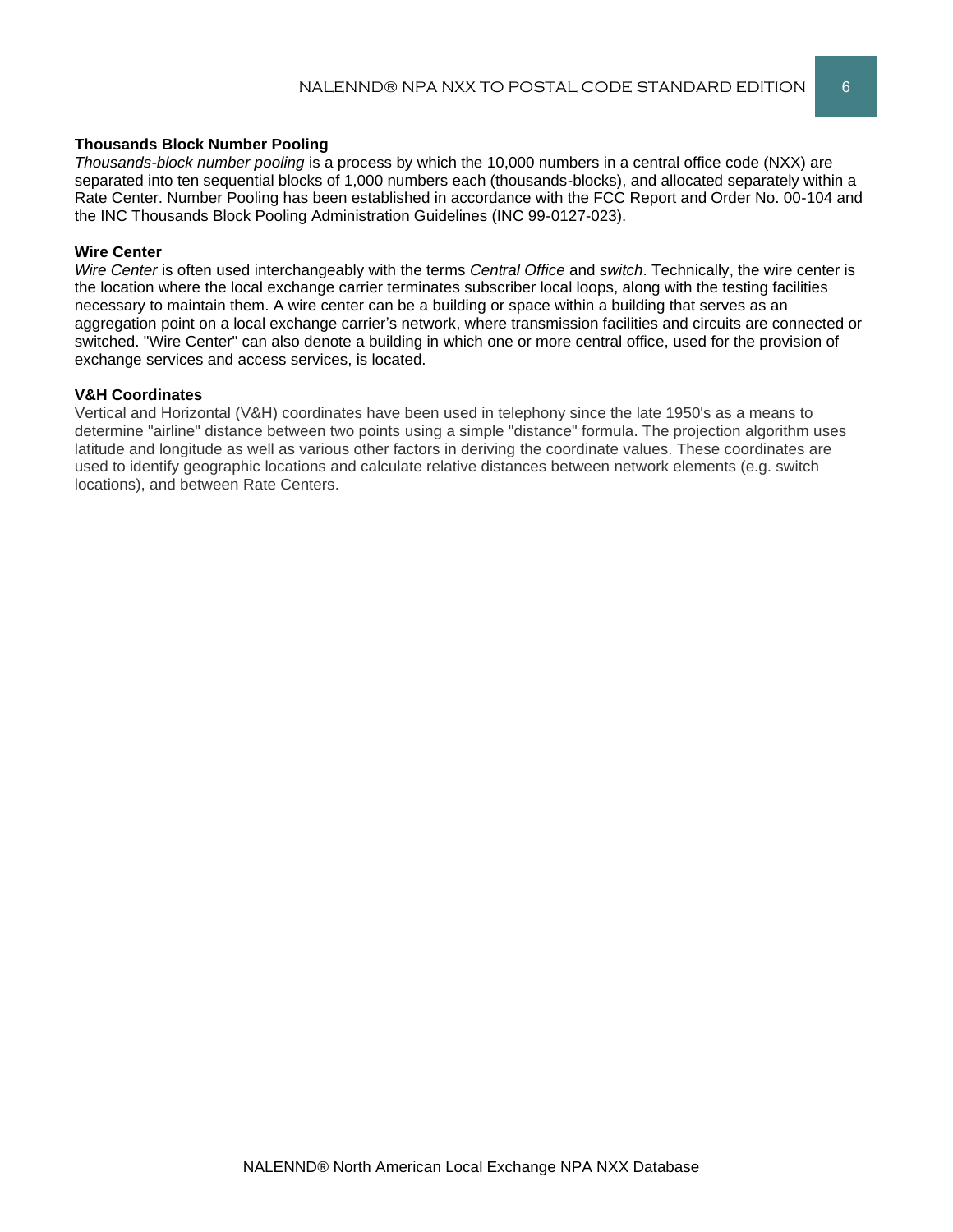# SQL Scripts and Schemas

## **MySQL**

```
CREATE DATABASE if not exists `nalennd`;
USE `nalennd`;
CREATE TABLE npanxx2postal (
 `NPA` char(3) NOT NULL,
 `NXX` char(3) NOT NULL,
  `ZIP` char(7) NOT NULL,
```
 `STATE` char(2) NOT NULL, `CITY` varchar(128) NOT NULL,  $'RC' char(10) NOT NULL$ ;

LOAD DATA LOCAL INFILE ' npanxx2postal.csv' INTO TABLE npanxx2postal FIELDS TERMINATED BY ',' LINES TERMINATED BY '\r\n' IGNORE 1 LINES;

## **Microsoft SQL Server**

```
CREATE DATABASE [nalennd] ON PRIMARY 
GO
USE [nalennd]
GO
SET ANSI_NULLS ON
GO
SET QUOTED IDENTIFIER ON
GO
SET ANSI_PADDING ON
GO
CREATE TABLE [dbo].[npanxx2postal](
    [NPA] [char](3) NOT NULL,
    [NXX] [char](3) NOT NULL,
    [ZIP] [char](7) NOT NULL,
    [STATE] [char](2) NOT NULL,
    [CITY] [varchar](128) NOT NULL,
    [RC] [char](10) NOT NULL)
GO
```
### **ORACLE**

```
CREATE TABLE "npanxx2postal" (
    "NPA" CHAR(3) NOT NULL ENABLE, 
    "NXX" CHAR(3) NOT NULL ENABLE, 
   "ZIP" CHAR(7),
    "STATE" CHAR(2), 
   "CITY" VARCHAR(128),
    "RC" CHAR(10));
```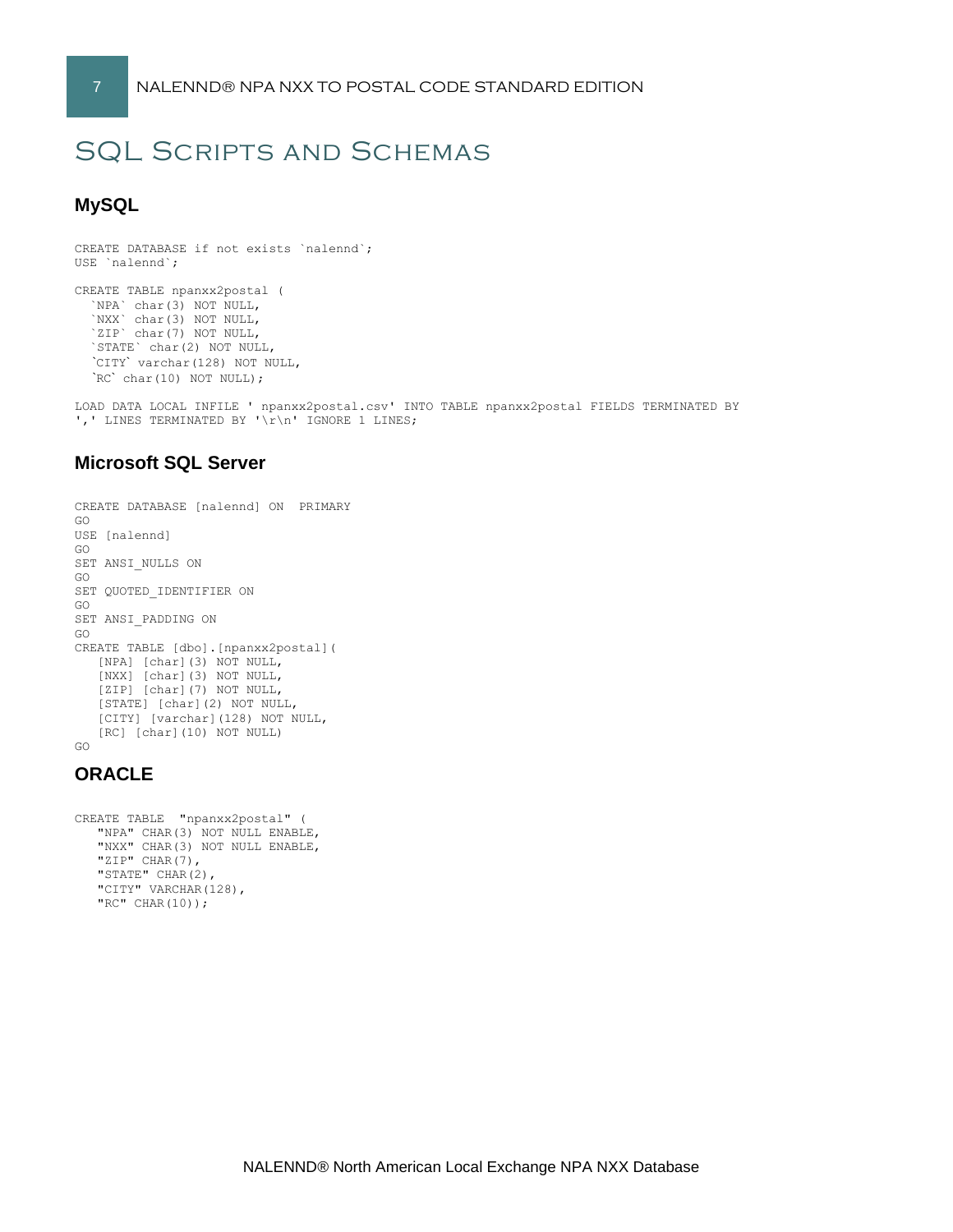# **Appendix A – State, province, and territory codes**

| UITIvu     | ouuvo<br>งแนเงง                        |                |                                       |
|------------|----------------------------------------|----------------|---------------------------------------|
| AL         | Alabama                                | <b>NJ</b>      | New Jersey                            |
| <b>AK</b>  | Alaska                                 | <b>NM</b>      | <b>New Mexico</b>                     |
| AΖ         | Arizona                                | NY             | New York                              |
| AR         | Arkansas                               | <b>NC</b>      | North Carolina                        |
| CA         | California                             | ND.            | North Dakota                          |
| CO         | Colorado                               | OH             | Ohio                                  |
| <b>CT</b>  | Connecticut                            | OK             | Oklahoma                              |
| DE         | Delaware                               | OR             | Oregon                                |
| DC         | District of Columbia                   | PA             | Pennsylvania                          |
| <b>FL</b>  | Florida                                | R <sub>l</sub> | Rhode Island                          |
| GA         | Georgia                                | <b>SC</b>      | South Carolina                        |
| ΗI         | Hawaii                                 | <b>SD</b>      | South Dakota                          |
| ID         | Idaho                                  | <b>TN</b>      | <b>Tennessee</b>                      |
| IL         | <b>Illinois</b>                        | <b>TX</b>      | Texas                                 |
| IN         | Indiana                                | UT             | Utah                                  |
| IA         | Iowa                                   | VT             | Vermont                               |
| KS         | Kansas                                 | VA             | Virginia                              |
| KY         | Kentucky                               | WA             | Washington                            |
| LA         | Louisiana                              | <b>WV</b>      | West Virginia                         |
| ME         | Maine                                  | WI             | Wisconsin                             |
| MD         | Maryland                               | WY.            | Wyoming                               |
| MA         | Massachusetts                          | AS             | American Samoa <sup>1</sup>           |
| ΜI         | Michigan                               | <b>FM</b>      | Micronesia                            |
| ΜN         | Minnesota                              | GU             | Guam                                  |
| <b>MS</b>  | Mississippi                            | MН             | Marshall Islands                      |
| МO         | Missouri                               | <b>MP</b>      | Northern Mariana Islands <sup>2</sup> |
| MT         | Montana                                | <b>PW</b>      | Palau                                 |
| NE.        | Nebraska                               | PR.            | Puerto Rico                           |
| NV.        | Nevada                                 | UM             | Minor Islands                         |
| NΗ         | New Hampshire                          | VI             | Virgin Islands                        |
|            | Canada - Provinces and territories     |                |                                       |
|            |                                        |                |                                       |
| AВ         | Alberta                                | <b>NU</b>      | Nunavut <sup>3</sup>                  |
| <b>BC</b>  | <b>British Columbia</b>                | ON             | Ontario                               |
| MВ         | Manitoba                               | <b>PE</b>      | <b>Prince Edward Island</b>           |
| NB.        | <b>New Brunswick</b>                   | QC             | Quebec <sup>4</sup>                   |
| <b>NL</b>  | Newfoundland and Labrador <sup>5</sup> | <b>SK</b>      | Saskatchewan                          |
| NT         | <b>Northwest Territories</b>           | YT             | Yukon                                 |
| ΝS         | Nova Scotia                            |                |                                       |
|            | <b>Mexico - States and territories</b> |                |                                       |
| <b>AGS</b> | <b>AGUASCALIENTES</b>                  | MOR            | <b>MORELOS</b>                        |
| ВC         | <b>BAJA CALIFORNIA</b>                 | NAY            | <b>NAYARIT</b>                        |
|            |                                        |                |                                       |

#### United States - States and territories

*1 COMMON LANGUAGE® abbreviation for American Samoa is AM*

*2 COMMON LANGUAGE® abbreviation for Northern Mariana Islands is NN*

*3 COMMON LANGUAGE® abbreviation for Nunavut is VU*

*4 COMMON LANGUAGE® abbreviation for Quebec is PQ*

*5 COMMON LANGUAGE® abbreviation for Newfoundland and Labrador is NF*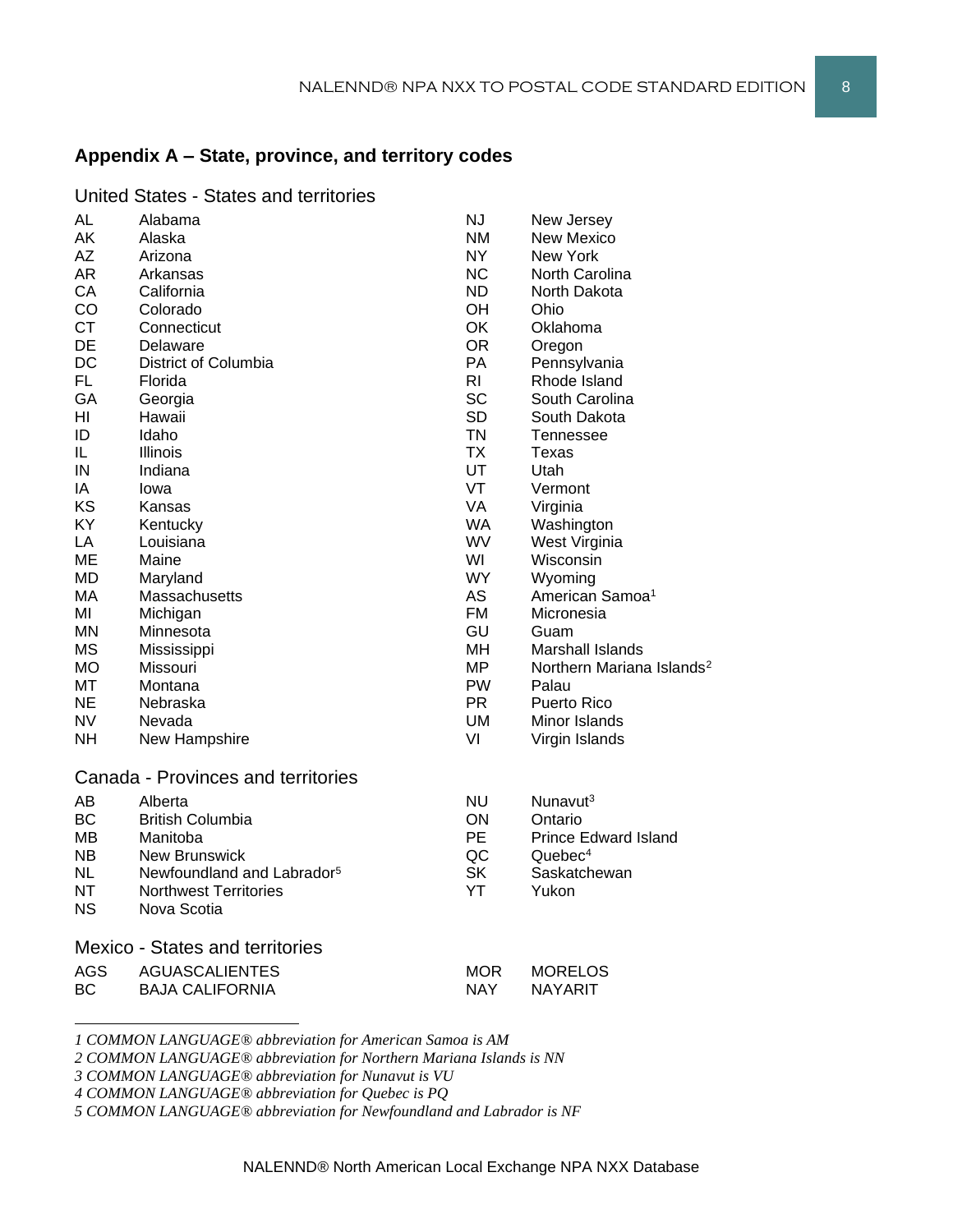#### 9 NALENND® NPA NXX TO POSTAL CODE STANDARD EDITION

| <b>BCS</b>  | <b>BAJA CALIFORNIA SUR</b> | <b>NL</b>   | NUEVO LEON             |
|-------------|----------------------------|-------------|------------------------|
| CAM         | <b>CAMPECHE</b>            | OAX         | <b>OAXACA</b>          |
| <b>COAH</b> | <b>COAHUILA</b>            | <b>PUE</b>  | <b>PUEBLA</b>          |
| COL         | <b>COLIMA</b>              | QRO         | QUERETARO              |
| <b>CHIS</b> | <b>CHIAPAS</b>             | QROO        | QUINTANA ROO           |
| <b>CHIH</b> | <b>CHIHUAHUA</b>           | <b>SLP</b>  | <b>SAN LUIS POTOSI</b> |
| DF          | <b>DISTRITO FEDERAL</b>    | <b>SIN</b>  | <b>SINALOA</b>         |
| <b>DGO</b>  | <b>DURANGO</b>             | SON         | <b>SONORA</b>          |
| <b>GTO</b>  | <b>GUANAJUATO</b>          | <b>TAB</b>  | <b>TABASCO</b>         |
| <b>GRO</b>  | <b>GUERRERO</b>            | <b>TAM</b>  | <b>TAMAULIPAS</b>      |
| <b>HGO</b>  | <b>HIDALGO</b>             | <b>TLAX</b> | <b>TLAXCALA</b>        |
| JAL         | <b>JALISCO</b>             | <b>VER</b>  | VERACRUZ               |
| MEX         | <b>MEXICO</b>              | <b>YUC</b>  | YUCATAN                |
| <b>MICH</b> | <b>MICHOACAN</b>           | ZAC         | ZACATECAS              |

# **Appendix B – Country codes**

Countries, islands, and territories participating in the North American Numbering Plan.

| ISO 3166-1 | <b>FIPS 104-1</b> | Country                          |
|------------|-------------------|----------------------------------|
| US         | US                | <b>United States</b>             |
| CA         | CA                | Canada                           |
| <b>BS</b>  | BA                | <b>Bahamas</b>                   |
| BB         | BD                | <b>Barbados</b>                  |
| AI         | AI                | Anguilla                         |
| AG         | AN                | Antigua and Barbuda              |
| VG         | <b>BV</b>         | Virgin Islands, British          |
| KY         | CQ                | Cayman Islands                   |
| <b>BM</b>  | ВM                | Bermuda                          |
| GD         | GN                | Grenada                          |
| <b>TC</b>  | <b>TC</b>         | <b>Turks and Caicos Islands</b>  |
| <b>MS</b>  | RT.               | Montserrat                       |
| AN         | <b>NT</b>         | <b>Netherlands Antilles</b>      |
| LC         | <b>SA</b>         | Saint Lucia                      |
| DM         | DM                | Dominica                         |
| VC         | ZF                | Saint Vincent and the Grenadines |
| DO         | <b>DR</b>         | Dominican Republic               |
| ТT         | TR                | Trinidad and Tobago              |
| <b>KN</b>  | KA                | Saint Kitts and Nevis            |
| JМ         | JM                | Jamaica                          |

# **Appendix C – United States Major Trading Areas**

| 01 | New York                                | 27 | <b>Phoenix</b>         |
|----|-----------------------------------------|----|------------------------|
| 02 | Los Angeles-San Diego                   | 28 | Memphis-Jackson        |
| 03 | Chicago                                 | 29 | Birmingham             |
| 04 | San Francisco-Oakland-San Jose          | 30 | Portland               |
| 05 | Detroit                                 | 31 | Indianapolis           |
| 06 | Charlotte-Greensboro-Greenville-Raleigh | 32 | Des Moines-Quad Cities |
| 07 | Dallas-Fort Worth                       | 33 | San Antonio            |
| 08 | Boston-Providence                       | 34 | <b>Kansas City</b>     |